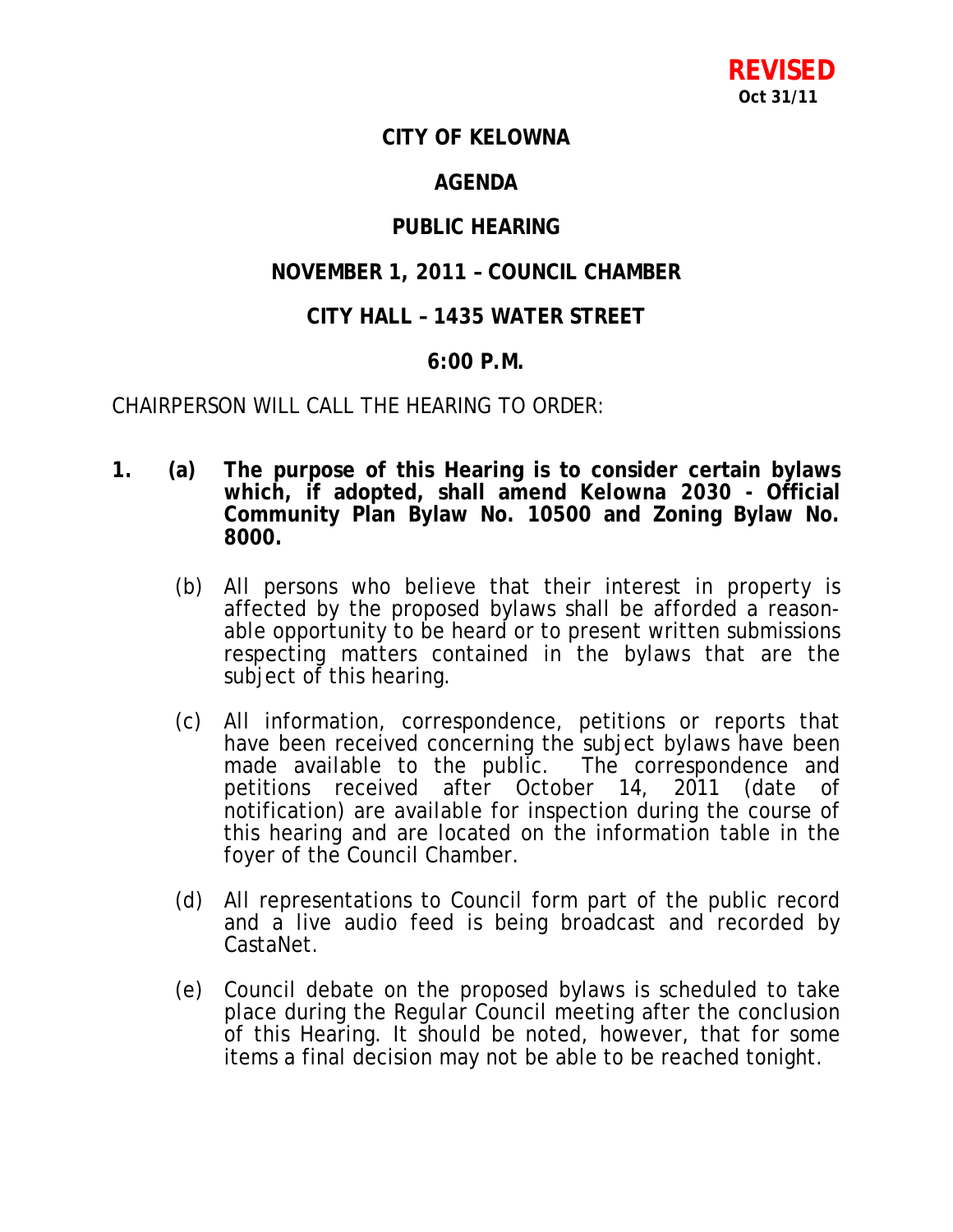(f) It must be emphasized that Council will not receive any representation from the applicant or members of the public after conclusion of this Public Hearing.

## **2. The City Clerk will provide information as to how the meeting was publicized.**

## **3. INDIVIDUAL BYLAW SUBMISSIONS:**

| Item $3.1$                        |                                                                                                                                       |
|-----------------------------------|---------------------------------------------------------------------------------------------------------------------------------------|
| BYLAW NO. 10611 (Z11-0064)        | LOCATION: 1340 Chichester Court                                                                                                       |
| Legal Description:                | Lot A, Section 35, Township 26, ODYD, Plan<br>36846                                                                                   |
| Owner/Applicant:                  | Gyula and Gyongi Schweigert / Gyula<br>Schweigert                                                                                     |
| <b>Requested Zoning Change:</b>   | From the RU1 - Large Lot Housing zone to the<br>RU1s - Large Lot Housing with Secondary<br>Suite zone.                                |
| Purpose:                          | The applicant is proposing to rezone the subject property<br>in order to construct a secondary suite within an<br>accessory building. |
| Item $3.2$                        |                                                                                                                                       |
| <b>BYLAW NO. 10612 (Z11-0044)</b> | LOCATION: 410 Woods Road                                                                                                              |
| <b>Legal Description:</b>         | Lot 5, Section 22, Township 26, ODYD, Plan<br>27146                                                                                   |
| Owner/Applicant:                  | Reynald and Jennifer Grande                                                                                                           |
| <b>Requested Zoning Change</b>    | From the RU1 - Large Lot Housing zone to the<br>RU1s - Large Lot Housing with Secondary<br>Suite zone.                                |
| Purpose:                          | The applicant is proposing to rezone the subject property<br>in order to legalize a secondary suite within the principal<br>dwelling. |
| $l_{\text{max}}$ $\Omega$         |                                                                                                                                       |

**Item 3.3 BYLAW NO. 10613 (TA11-0006)** Applicant: **Applicant:** City of Kelowna

**Proposed Text Amendment:** To clarify bicycle parking requirements and standards; To clarify Riparian Management Area wording; To add setback requirements from watercourses for agricultural buidings, in accordance with provincial standards; To ensure consistency of Dock and Boatlift regulations with provincial guidelines; To add a new Alternative Transportation Corridor zone.

Purpose: **Purpose:** The applicant is proposing Housekeeping Text Amendments to City of Kelowna Zoning Bylaw No. 8000.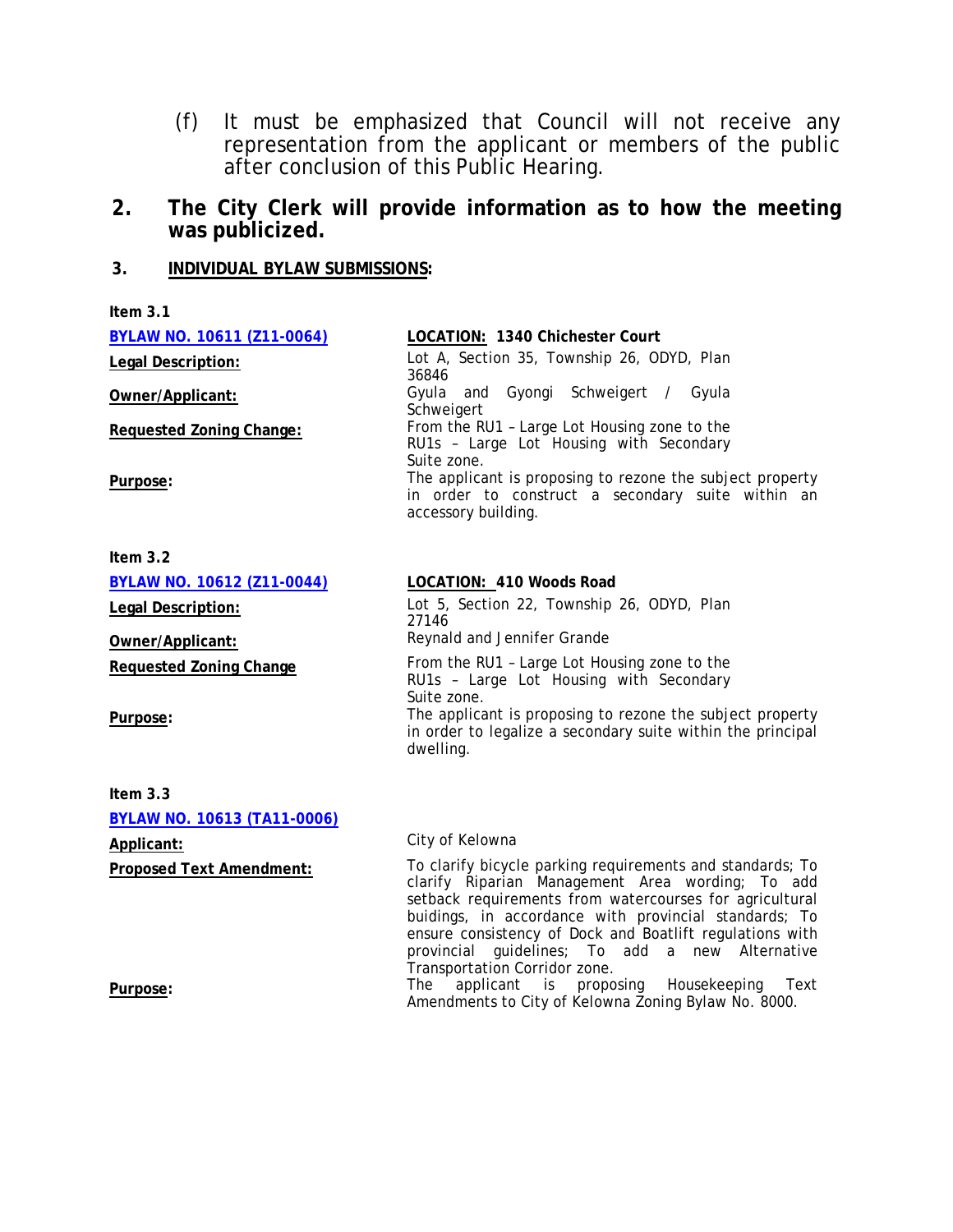**Item 3.4 Owner/Applicant:** Jonathan Wilson

| Item $3.5$                      |                                                                                                                     |
|---------------------------------|---------------------------------------------------------------------------------------------------------------------|
| BYLAW NO. 10615 (Z11-0068)      | <b>LOCATION: 840 Raymer Avenue</b>                                                                                  |
| Legal Description:              | Lot 4, District Lot 135, ODYD, Plan 8268                                                                            |
| Owner/Applicant:                | Ecer Construction Surveys (2005) Ltd.                                                                               |
| <b>Requested Zoning Change:</b> | From the RU1 - Large Lot Housing zone to the RU1s -<br>Large Lot Housing with Secondary Suite zone.                 |
| Purpose:                        | The applicant is proposing to rezone the subject property<br>in order to legalize a secondary suite within a single |

# **Item 3.6 BYLAW NO. 10616 (Z11-0067) LOCATION: 4634 Darin Place Legal Description:** Lot 19, District Lot 357, ODYD, Plan KAP57058 **Owner/Applicant:** Miyuki and Randy Lindeboom / Randy Lindeboom **Requested Zoning Change:** From the RU1 – Large Lot Housing zone to the RU1s –

#### **Item 3.7**

| TO BE                                 | BYLAW NO. 10617 (OCP11-0003) and<br>BYLAW NO. 10618 (Z11-0033) | LOCATION: 1966-1968 Kane Road                                                                                                                                                                                                      |
|---------------------------------------|----------------------------------------------------------------|------------------------------------------------------------------------------------------------------------------------------------------------------------------------------------------------------------------------------------|
| <b>DEFERRED</b><br>TO NOV<br>29, 2011 | Legal Description:                                             | Portions of Lot 44, Section 33, Township 26, ODYD, Plan<br>KAP48643                                                                                                                                                                |
|                                       | Owner/Applicant:                                               | OCORP Development Ltd. / PC Urban<br>Properties                                                                                                                                                                                    |
|                                       | <b>Official Community Plan Amendment:</b>                      | To change the Future Land Use Designation from the<br>Multiple Unit Residential designation to the Commercial<br>designation                                                                                                       |
|                                       | Requested Zoning Change:                                       | From the A1 - Agriculture 1 zone to the C3 - Community<br>Commercial zone, the RM3 - Low Density Multiple Housing<br>zone and the RM5 - Medium Density Multiple Housing zone                                                       |
|                                       | Purpose:                                                       | The applicant is proposing to amend the City of Kelowna<br>Official Community Plan and rezone portions of the<br>subject property in order to facilitate a proposed retail<br>shopping centre and future multi-family development. |

#### **BYLAW NO. 10614 (Z11-0054) LOCATION: 2539 Beetlestone Drive**

**Legal Description:** Lot 7, District Lot 130, ODYD, Plan 23696

**Requested Zoning Change:** From the A1 – Agriculture 1 zone to the A1s – Agriculture 1 with Secondary Suite zone.

**Purpose:** The applicant is proposing to rezone the subject property in order to construct a secondary suite within an accessory building.

> in order to legalize a secondary suite within a single family dwelling.

Large Lot Housing with Secondary Suite zone.

**Purpose:** The applicant is proposing to rezone the subject property in order to allow a secondary suite within the existing principal dwelling.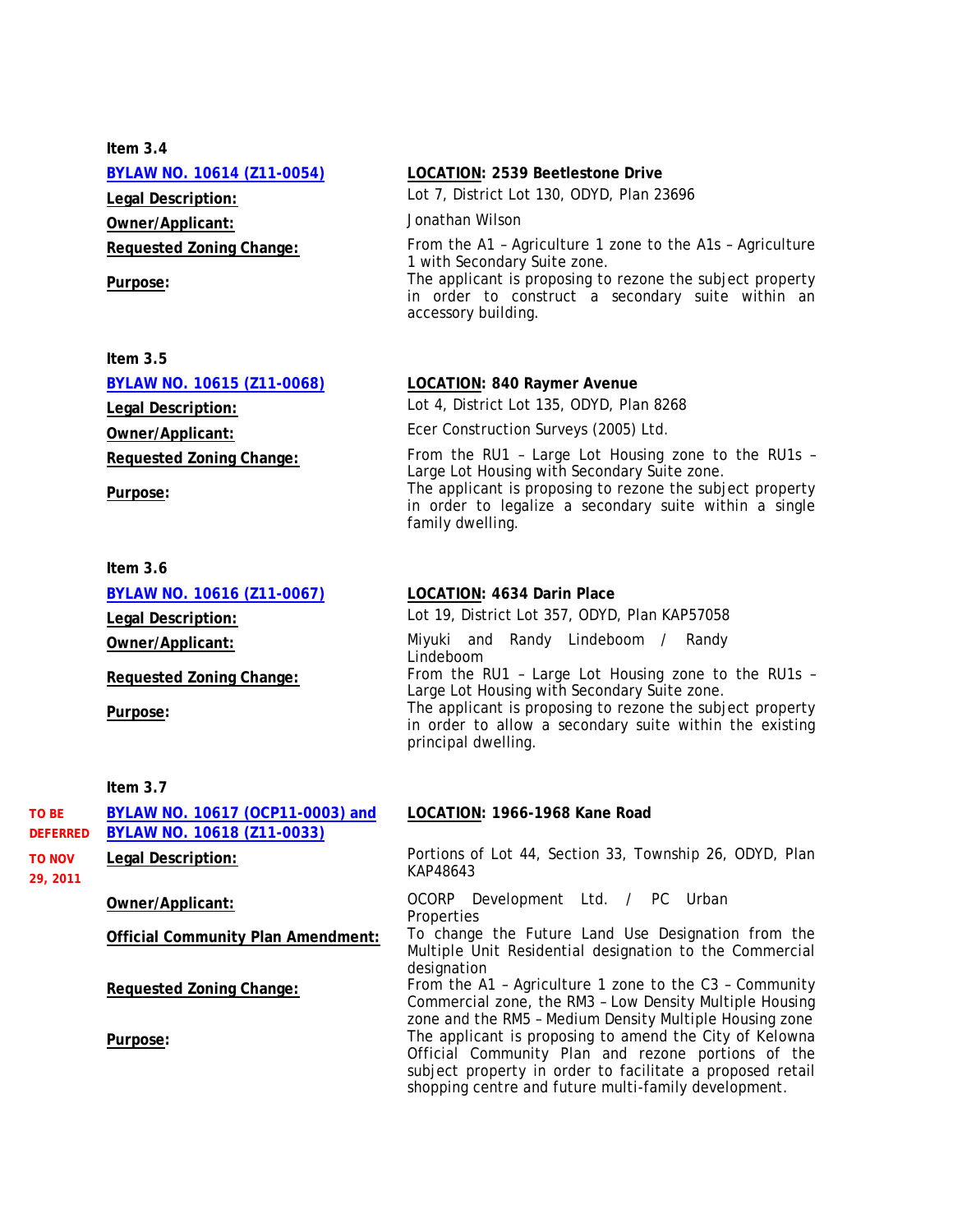| Item $3.8$                                                     |                                                                                                                                                                               |
|----------------------------------------------------------------|-------------------------------------------------------------------------------------------------------------------------------------------------------------------------------|
| BYLAW NO. 10606 (OCP09-0017) and<br>BYLAW NO. 10607 (Z09-0079) | <b>LOCATION: 3471 Lakeshore Road</b>                                                                                                                                          |
| Legal Description:                                             | Lot 36, District Lot 134, ODYD, Plan 3886                                                                                                                                     |
| Owner/Applicant:                                               | Natisa Development Corporation / City of<br>Kelowna                                                                                                                           |
| Official Community Plan Amendment:                             | To change the Future Land Use Designation from the<br>Mixed Use (Residential/Commercial) designation to the<br>Single/Two Unit Residential designation.                       |
| Requested Zoning Change:                                       | From the C9 - Tourist Commercial zone to the RU6 - Two<br>Dwelling Housing zone.                                                                                              |
| Purpose:                                                       | The applicant is proposing to amend the City of Kelowna<br>Official Community Plan and rezone the subject property<br>in order to return the property to its previous zoning. |

### **4. PROCEDURE ON EACH BYLAW SUBMISSION:**

- (a) Brief description of the application by City Staff (Land Use Management).
- (b) The Chairman will request that the City Clerk indicate all information, correspondence, petitions or reports received for the record.
- (c) The applicant is requested to make representation to Council regarding the project and is encouraged to limit their presentation to 15 minutes.
- (d) The Chairman will call for representation from the public in attendance.
	- **(i) The microphone at the podium has been provided for any person(s) wishing to make representation to the meeting.**
	- **(ii) The Chair will recognize ONLY speakers at podium.**
	- (iii) Speakers are encouraged to limit their remarks to 5 minutes. However, if they have additional information they may address Council again after all other members of the public have been heard a first time.
- (e) Once the public has had an opportunity to comment, the applicant is given an opportunity to respond to any questions raised. The applicant is requested to keep the response to a total of 10 minutes maximum.
- (f) **Questions of staff by members of Council must be asked before the Public Hearing is closed and not during debate of the bylaw at the Regular Meeting, unless for clarification.**
- (g) Final calls for representation (Ask three times). Unless Council directs that the public hearing on the bylaw in question be adjourned (held open), the chairman shall state to the gallery that the public hearing on that bylaw is closed.